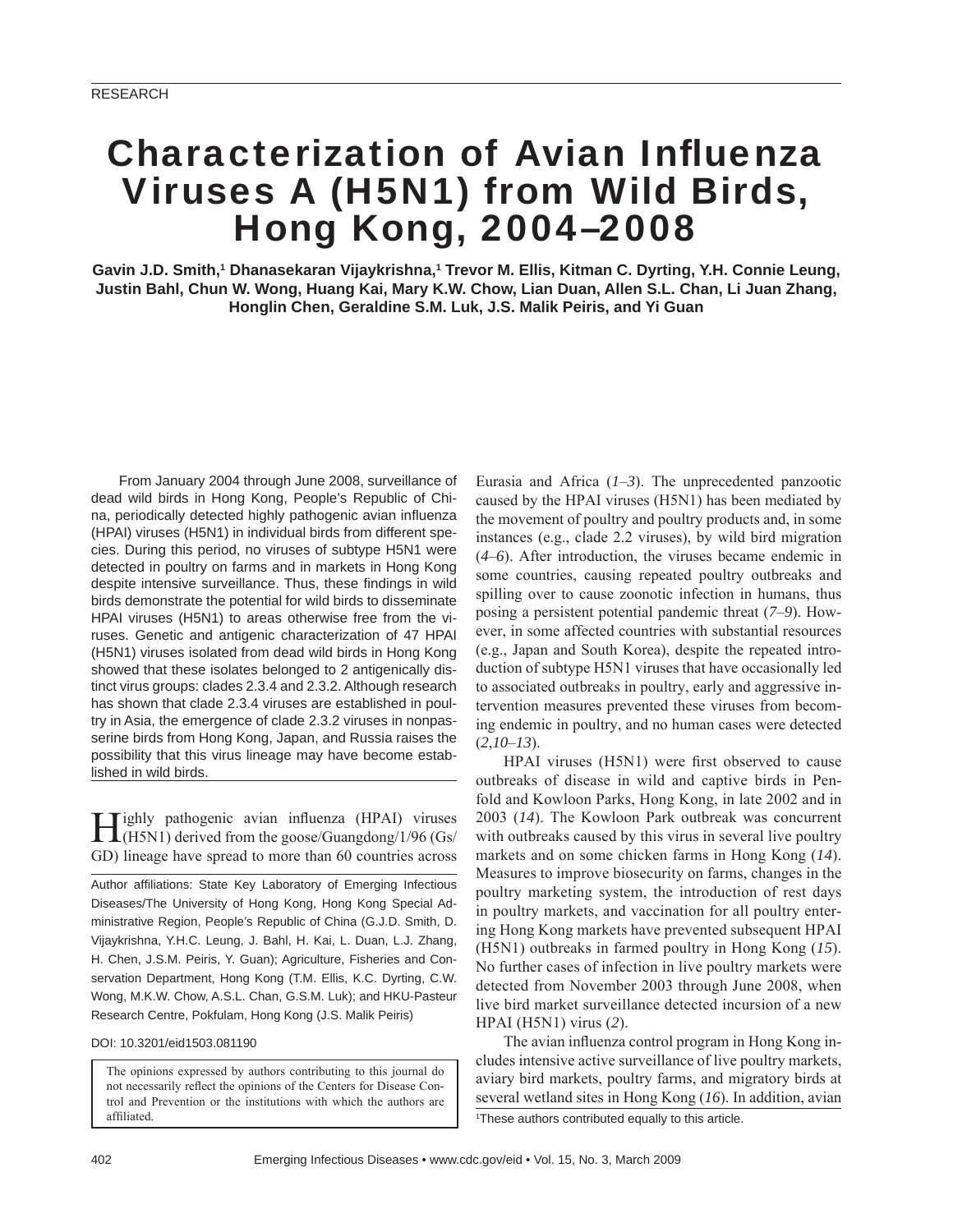influenza surveillance has been conducted on wild birds found dead (wild birds and caged birds released for ceremonial purposes are collectively referred to as wild birds in this article) (*17*). Until the recent incursion of HPAI virus (H5N1) in June 2008, no viruses of subtype H5N1 had been detected on poultry farms or in markets in Hong Kong since November 2003, although 2 HPAI viruses (H5N1) were detected in chickens smuggled into Hong Kong in 2006 (*18*). However, HPAI viruses (H5N1) have been detected every year in a variety of dead wild birds, including falcons, egrets, herons, and various passerine species (*1*,*4*,*7*,*14*,*18*,*19*).

In this study, we antigenically and genetically characterized all HPAI (H5N1) viruses isolated from the dead bird surveillance program in Hong Kong to gain insights into the evolutionary history and possible transmission pathways of the viruses. Our research shows that viruses isolated each winter from 2004 through 2007 were genetically distinct, belonging to different subtype H5N1 clades. These different clades suggest multiple introductions of HPAI virus (H5N1) reassortments into Hong Kong through wild birds. This study also demonstrates that wild birds can disseminate the HPAI virus (H5N1) and have the potential to seed areas otherwise free from the virus.

#### **Materials and Methods**

#### **Virus Isolation and Characterization**

Viruses were isolated from specimens obtained from dead wild birds (online Appendix Table, available from www.cdc.gov/EID/content/15/3/402-appT.htm) by inoculating embryonated eggs at the laboratory of the Agriculture, Fisheries and Conservation Department of the Hong Kong SAR Government. Viruses were identified by real time–PCR and by standard hemagglutination-inhibition (HI) tests using a panel of World Organization for Animal Health's Avian Influenza Reference Laboratory antisera (Veterinary Laboratory Agency, Weybridge, UK) as previously described (*14*,*23*,*24*). All virus isolation was conducted in biosafety level 3 facilities. Details of the avian influenza (H5N1) surveillance program in Hong Kong for dead wild birds, including pathologic findings and diagnostic testing, are reported separately (*17*).

## **Antigenic Analysis**

Antigenic characterization of the influenza viruses (H5N1) was carried out by HI assay using 5 ferret polyclonal antisera, as previously described (*24*). The ferret antisera were provided by St Jude Children's Research Hospital (Memphis, TN, USA) (duck/Hunan/101/2004 and muscovy duck/Vietnam/1455/2006) and by the Centers for Disease Control and Prevention (Atlanta, GA, USA) (Anhui/1/2005, Indonesia/5/2005, Indonesia/

CDC357/2006, Vietnam/1203/2004, and whooper swan/ Mongolia/244/2005). The HI assay started at a serum dilution of 1:40.

#### **Phylogenetic and Molecular Analysis**

To understand the evolutionary history of avian influenza viruses (H5N1) isolated from wild birds in Hong Kong, we conducted whole genome sequencing of 29 avian influenza viruses (H5N1) that were isolated from dead wild birds in 2006–2008. All 8 gene segments of these viruses were characterized and phylogenetically analyzed. These data were compared with the virus sequence data for an additional 18 influenza viruses (H5N1) isolated from dead wild birds in Hong Kong in 2004–2008, with virus sequence data for the 2 viruses obtained from chickens smuggled into Hong Kong in 2006, and with all other available sequence data from the NCBI Influenza Virus Resource (25).

Viral RNA extraction, cDNA synthesis, PCR, and sequencing were carried out as described previously (*19*). Sequences were assembled and edited with Lasergene version 7.2 (DNASTAR, Madison, WI, USA). Se-Al version 2.0 was used for alignment and residue analysis (http://tree.bio.ed.ac.uk/software/seal). The program MrModeltest version 2.2 was used to determine the appropriate DNA substitution model and rate heterogeneity (*26*). The generated model was used in all subsequent analyses. Neighbor-joining trees were constructed with PAUP\* version 4.0b (*27*), and Bayesian analysis was conducted with MrBayes version 3.1.2 (*28*) by using 2 replicates of 1 million generations with 6 chains, sampling every 100 generations. The convergence of chains and the estimation of burn-in were assessed using Tracer version 1.4 (http://beast.bio.ed.ac.uk). Estimates of the phylogenies were calculated by performing 1,000 neighbor-joining bootstrap replicates, and Bayesian posterior probabilities were calculated from the consensus of 18,000 trees after excluding the first 2,000 trees as burn-in. The full-genome sequences of 29 influenza viruses (H5N1) obtained in this study are available from GenBank under accession nos. CY036042–CY036273.

#### **Results**

#### **Virus Isolation**

From early 2004 through June 2008, most isolates of influenza virus (H5N1) from dead wild birds were detected during the cooler months (i.e., from December to the following February) (online Appendix Table). Almost all positive samples of influenza virus subtype H5N1 were isolated from a variety of dead wild birds, including falcons, egrets, herons, and various passerine species. On 2 occasions, influenza virus (H5N1) was isolated from smuggled chickens (online Appendix Table).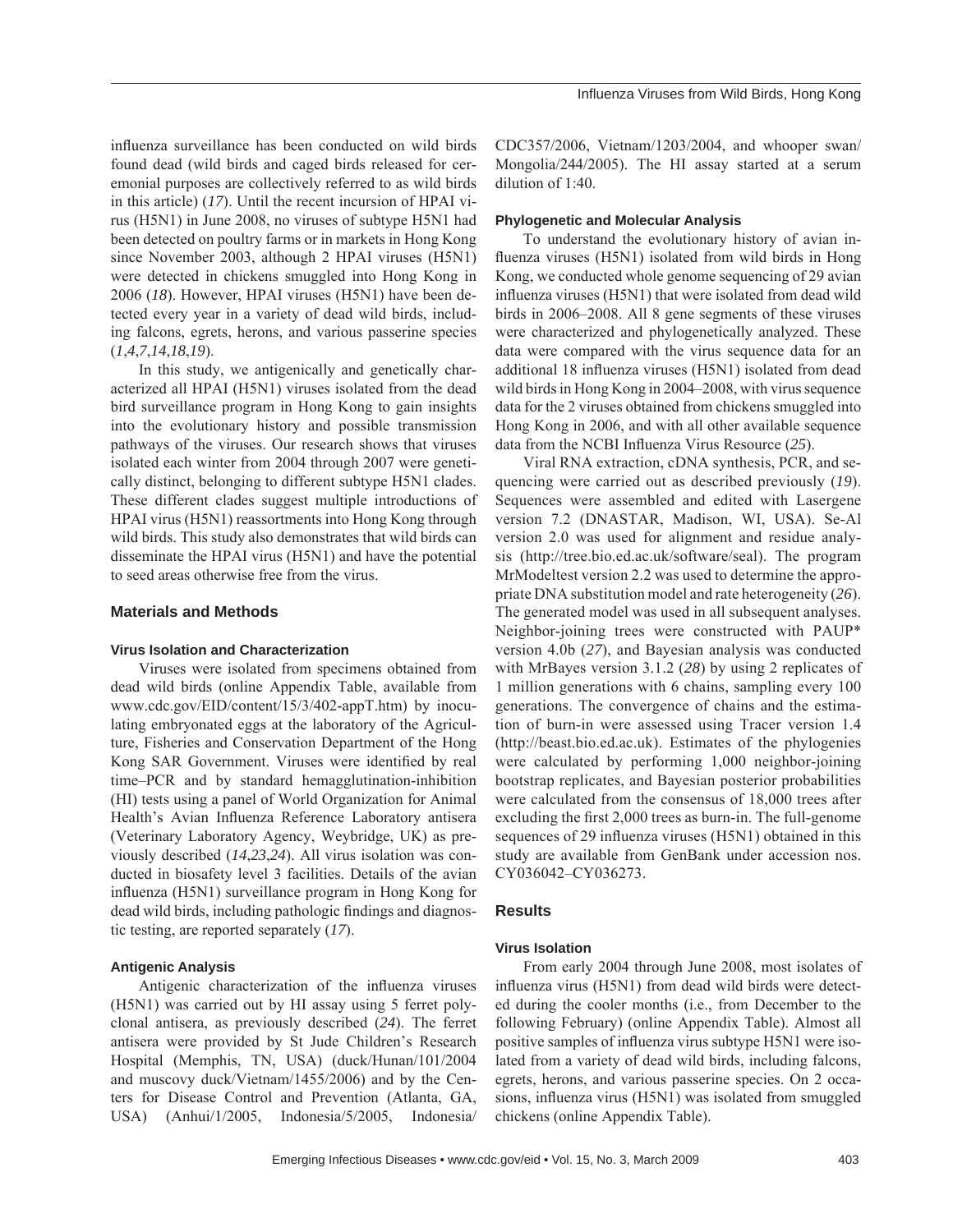#### RESEARCH

#### **Phylogenetic Analysis**

To understand the molecular epidemiology of the viruses isolated from the dead birds, we conducted phylogenetic analysis of the hemagglutinin (HA), neuramindase (NA), and each of the 6 internal gene segments of the viruses, along with the Gs/GD-like HPAI viruses (H5N1) isolated from different regions of Hong Kong. In the HA gene tree, the wild bird viruses fell into 2 main groups, either clade 2.3.2 or 2.3.4, with the exception of 1 virus in clade 9 (Figure). The phylogenetic placement of these viruses corresponds well with the known evolution of the influenza virus subtype H5N1 that has been documented in Asia.

The isolate detected in early 2004 (peregrine falcon/ HK/D0028/2004) clustered into clade 9, which includes viruses isolated from both poultry and migratory ducks during 2003–2005 in China (Figure). The 3 viruses in clade 2.3.2 (grey heron/HK/728/2004, grey heron/HK/837/2004, Chinese pond heron/HK/18/2005) that were isolated in late 2004/early 2005 were most closely related to viruses detected in southern China and Vietnam during the same period. However, 29 of 31 viruses isolated in early 2006 and early 2007 were closely related to clade 2.3.4 viruses (represented by Dk/Fujian/1734/2005), corresponding with the time of emergence and predominance of this virus lineage (Figure, online Appendix Table). The wild bird viruses isolated from May 2007 through March 2008 belonged exclusively to clade 2.3.2, with the exception of the clade 2.3.4 virus peregrine falcon/HK/2142/2008. These clade 2.3.2 viruses (H5N1) were most closely related to previous isolates from dead wild birds from Hong Kong (peregrine falcon/HK/5211/2006 and peregrine falcon/HK/1143/2007) and to isolates from Japan and Russia (whooper swan/ Hokkaido/1/2008, whooper swan/Akita/1/2008 and Ck/ Primorje/1/2008) (Figure).

Phylogenetic analysis of the NA of these isolates showed a similar phylogenetic relationship to that observed for the HA (data not shown). These findings show that influenza viruses (H5N1) detected each winter from 2004 through 2007 were genetically distinct and belonged to different sublineages or clades, suggesting that multiple introductions occurred during the past 4 years.

Phylogenetic analyses of the internal gene complex showed that the viruses from dead wild birds in Hong Kong belonged to different subtype H5N1 genotypes (online Appendix Table). The virus peregrine falcon/HK/D0028/2004 clustered with those genotype Z viruses isolated from poultry in mainland China during the same period, and the 3 viruses in clade 2.3.2 that were isolated in late 2004 and early 2005 belonged to genotype V2 (*22*). The 17 viruses in clade 2.3.4 that were detected in early 2006 belonged to either genotype V ( $n = 6$ ) or G ( $n = 10$ ). The viruses isolated from January through June 2007, both clades 2.3.2 and 2.3.4, were mostly genotype V ( $n = 15$ ), although 3 geno-

type V1 viruses were also detected (online Appendix Table). Genotypes V1 and V2 are reassortments of genotype V that have incorporated novel PB2 and PB1 genes (*22*).



representative influenza viruses. Numbers above and below the branch nodes indicate neighbor-joining bootstrap values >70% and Bayesian posterior probabilities >95%, respectively. Not all supports are shown due to space constraints. Analyses were based on nt 49–1,677 and the tree rooted to duck/Hokkaido/51/1996. Numbers to the right of the figure refer to World Health Organization influenza (H5N1) clade designations (online Appendix Table, available from www.cdc.gov/EID/content/15/3/402-appT.htm). Viruses isolated from wild birds and chickens in Hong Kong during 2004–2008 are in **boldface**. \*Indicates viruses included in the antigenic analysis (Table). Scale bar indicates 0.01 nucleotide substitutions per site. Ck, chicken; Dk, duck; Gs, goose; HK, Hong Kong.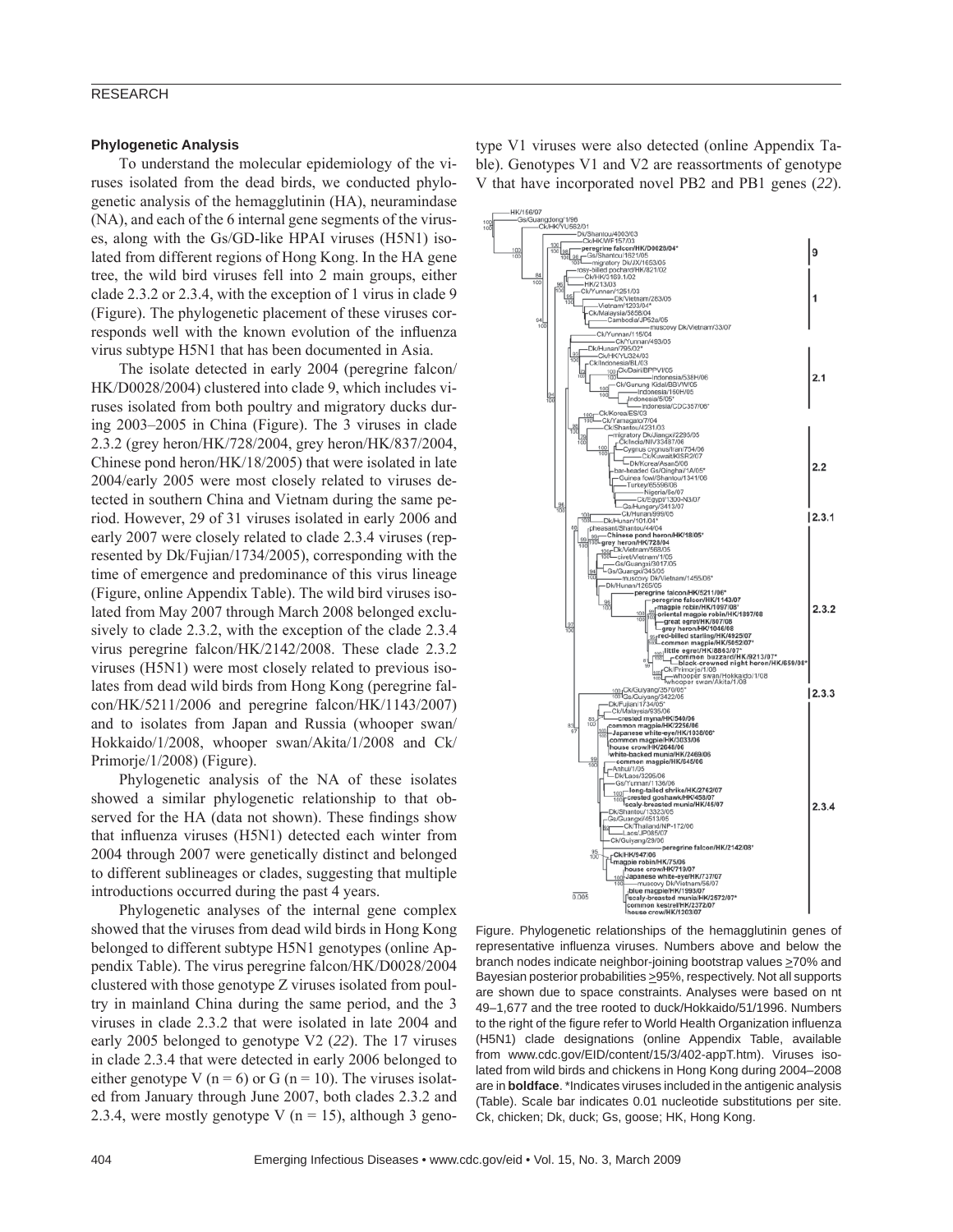#### Influenza Viruses from Wild Birds, Hong Kong

Table. Antigenic analysis of influenza viruses A (H5N1) by hemagglutinin inhibition test, Hong Kong, China, 2008\*

|                             |                    | Ferret antisera titers to: |                  |             |               |              |                |        |
|-----------------------------|--------------------|----------------------------|------------------|-------------|---------------|--------------|----------------|--------|
|                             |                    |                            |                  |             |               | <b>HN101</b> | <b>VNM1455</b> | Anhui1 |
|                             |                    | VNM1203‡                   | IDN <sub>5</sub> | CDC357      | <b>MNG244</b> | (clade       | (clade         | (clade |
| Virus                       | Clade <sup>+</sup> | (clade 1)                  | (clade 2.1)      | (clade 2.1) | (clade 2.2)   | 2.3.1)       | 2.3.2)         | 2.3.4) |
| <b>VNM1203</b>              |                    | 640                        | 40               | <40         | <40           | 80           | 40             | 80     |
| Dk/Hunan/795/2002           | 2.1                | 80                         | 640              | 320         | 160           | 160          | 160            | $<$ 40 |
| IDN <sub>5</sub>            | 2.1                | 40                         | 1,280            | 640         | 80            | 40           | 160            | 160    |
| CDC357                      | 2.1                | 80                         | 2,560            | 1,280       | 160           | 80           | 320            | 320    |
| BHG/Qinghai/1A/2005         | 2.2                | 40                         | 320              | 160         | 320           | 160          | 80             | 40     |
| <b>HN101</b>                | 2.3.1              | 40                         | 640              | 160         | 640           | 640          | 320            | 80     |
| CPH/HK/18/2005              | 2.3.2              | <40                        | 40               | <40         | 40            | 80           | <40            | <40    |
| <b>VNM1455</b>              | 2.3.2              | 40                         | 160              | 160         | 160           | 160          | 320            | $<$ 40 |
| Pfalcon/HK/5211/2006        | 2.3.2              | <40                        | 320              | 160         | 40            | 80           | 160            | <40    |
| Common magpie/HK/5052/2007  | 2.3.2              | <40                        | 320              | 160         | 160           | 80           | 320            | $<$ 40 |
| Common buzzard/HK/9213/2007 | 2.3.2              | <40                        | 160              | 80          | 80            | 80           | 160            | <40    |
| Little egret/HK/8863/2007   | 2.3.2              | <40                        | 160              | 80          | 160           | 80           | 320            | <40    |
| BCN heron/HK/659/2008       | 2.3.2              | <40                        | 160              | 80          | 80            | 80           | 320            | <40    |
| Magpie robin/HK/109720/08   | 2.3.2              | <40                        | 320              | 160         | 320           | 160          | 640            | $<$ 40 |
| Ck/Guiyang/3570/2005        | 2.3.3              | 160                        | 160              | 40          | 160           | 640          | 160            | 640    |
| Dk/Fujian/1734/2005         | 2.3.4              | 80                         | 160              | 80          | $<$ 40        | 80           | 40             | 640    |
| JWE/HK/1038/2006            | 2.3.4              | 80                         | 320              | 160         | 40            | 640          | 320            | 1,280  |
| SB munia/HK/2572/2007       | 2.3.4              | 80                         | 80               | 40          | $<$ 40        | 80           | <40            | 640    |
| Pfalcon/HK/2142/2008        | 2.3.4              | 80                         | $<$ 40           | $<$ 40      | $<$ 40        | <40          | <40            | 40     |
| Pfalcon/HK/D0028/2004       | 9                  | 320                        | 80               | 40          | $<$ 40        | 80           | <40            | 160    |

\*VNM1203, Vietnam/1203/2004; IDN5, Indonesia/5/2005; CDC357, Indonesia/CDC357/2006; MNG244, whooper swan/Mongolia/244/2005; HN101, duck/Hunan/101/2004; VNM1455, muscovy duck/Vietnam/1455/2006; Anhui1, Anhui/1/2005; Dk, duck; BHG, bar-headed goose; CPH, Chinese pond heron; HK, Hong Kong; Pfalcon, peregrine falcon; BCN heron, black-crowned night heron; Ck, chicken; JWE, Japanese white-eye; SB munia, scalybreasted munia. **Boldface** numbers indicate titers to prototype viruses.

†Clade designations according to the World Health Organization influenza (H5N1) nomenclature system (*21*).

‡Ferret antisera dilution started at 1:40.

Eight viruses isolated from November 2007 through March 2008 also belonged to genotype V, and 2 isolates (little egret/HK/8550/2007 and peregrine falcon/HK/2142/2008) were novel reassortments. The genetic diversity of these viruses confirms the multiple introductions of influenza viruses (H5N1) to Hong Kong.

Two thirds (12/18) of the clade 2.3.2 viruses were isolated from nonpasserine hosts, mostly species of egret, heron, and raptors (online Appendix Table). In contrast, 3 (11%) of 28 viruses in clade 2.3.4 were isolated from nonpasserine hosts, excluding the viruses from the 2 chickens. Although inconclusive, this pattern suggests that clade 2.3.2 viruses may have an adaptation that enables them to infect and cause disease in nonpasserine species more easily than in other bird species.

## **Molecular Characterization**

All 29 viruses characterized were highly pathogenic with variations of the multibasic cleavage site in the HA molecule. However, all clade 2.3.4 viruses had a Gln→Leu substitution at position –9 from the cleavage site (LRERRRK-RG), a factor consistent with previous reports (*18*). The receptorbinding pocket of the HA1 retains amino acid residues 222- Gln and 224-Gly (H5 numbering used throughout) that preferentially bind to α-2,3-NeuAcGal receptors (*29*–*31*). Other amino acid residues relevant to receptor-binding sites were

identical to those of HK/156/1997 and Gs/GD-like viruses in most isolates. However, all clade 2.3.2 viruses characterized had an HA Ser129Leu substitution, a factor previously observed in both clade 1 and 2 viruses (*8*,*32*). The clade 2.3.2 virus grey heron/HK/3088/2007 also had a Lys212Arg substitution (*30*).

In the NA amino acid sequences, all isolates characterized had 274-His, indicating sensitivity to oseltamivir (*33*). One virus (common buzzard/HK/9213/2007) had a Ser31Asn substitution in the M2 protein, a change that may confer resistance to the adamantanes and that has been present in all Clade 1 viruses characterized to date. This substitution has also been sporadically detected in other H5N1 lineages (*34*). No amantadine-resistant mutations were observed in the remaining isolates. None of these viruses have the Lys627 residue commonly found in Qinghai-like (clade 2.2) viruses (*6*).

## **Antigenic Analysis**

Two of the clade 2.3.4 representative viruses (Japanese white-eye/HK/1038/2006 and scaly-breasted munia/ HK/2572/2007) showed good reactivity against the clade 2.3.4 antiserum, but peregrine falcon/HK/2142/2008 was markedly less reactive with a >4-fold reduction in titer (Table). Also, peregrine falcon/HK/2142/2008 was poorly reactive against all ferret antisera tested. The pattern of re-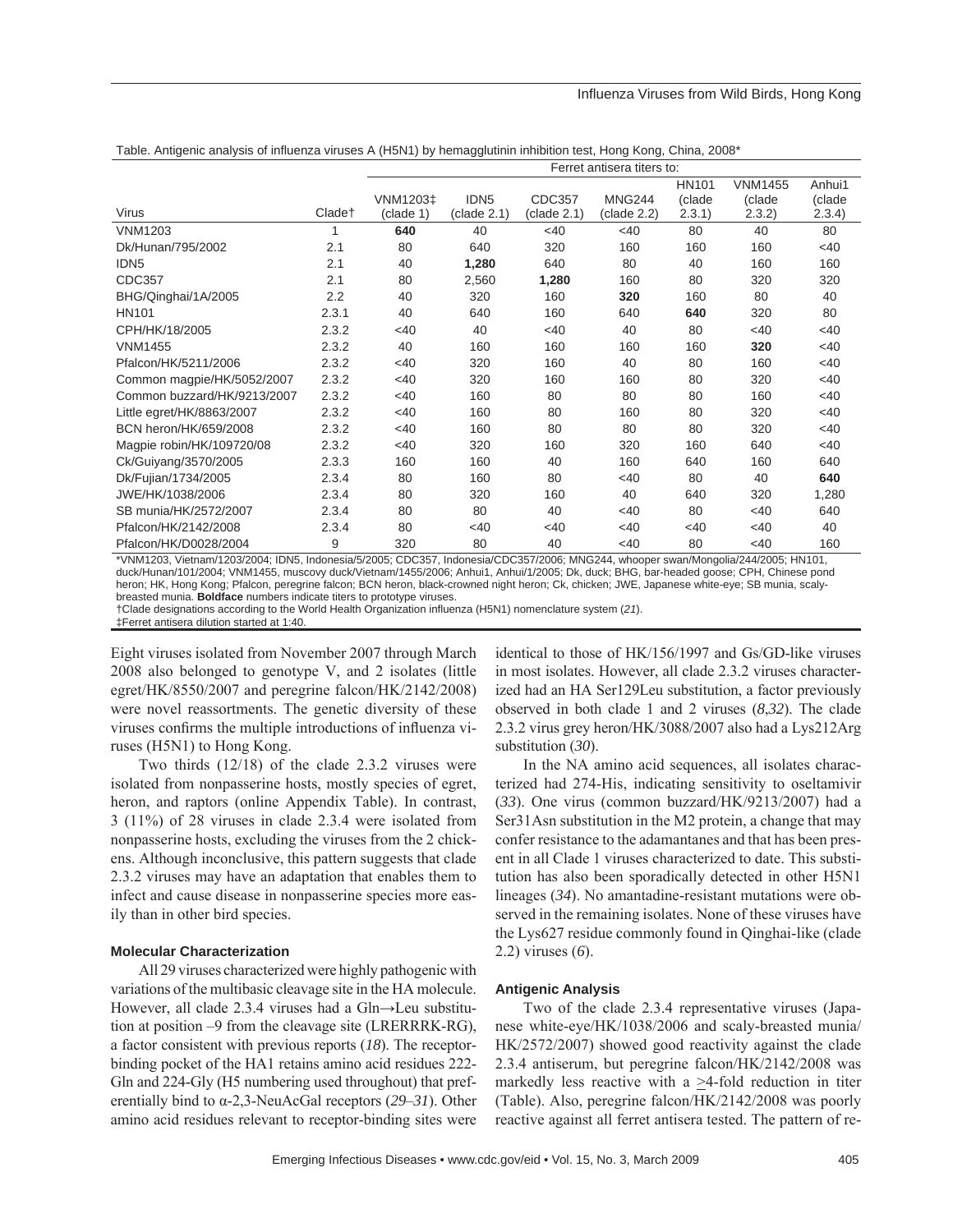# RESEARCH

activity of the clade 2.3.2 viruses from dead wild birds was similar to that of the homologous virus (muscovy duck/ Vietnam/1455/2006) (Table).

# **Discussion**

Genetic and antigenic characterization of HPAI wild bird viruses (H5N1) suggests that they are closely related to viruses isolated in Asia during the same time (*1*,*7*,*18*). During this period, an intensive avian influenza (H5N1) surveillance program was conducted concurrently on poultry farms and at markets in Hong Kong, and no subtype H5N1 viruses were detected from late 2003 until June 2008, when it was detected in fecal droppings in retail poultry markets  $(2)$ . Thus, the repeated finding of influenza virus  $(H5N1)$ from dead wild birds in the absence of local poultry infection demonstrates the potential of wild birds to disperse the virus over at least moderate distances (i.e., tens or hundreds of kilometers).

The present study also demonstrates the role of the Hong Kong SAR as a sentinel for detecting emerging infectious diseases in Asia. It further demonstrates that surveillance of avian influenza virus (H5N1) in dead wild birds can play a key role as an early warning system for the introduction of this virus, a factor consistent with experience elsewhere (e.g., in Germany, United Kingdom, Russia). A similar strategy of conducting surveillance on wild birds would be useful for other regions in monitoring for these viruses that have the potential to infect a wide range of hosts, including humans (*2*,*35*).

Viruses isolated from January through March 2007 were, with 1 exception, clade 2.3.4 viruses, and were mostly isolated from passerine birds. From 2005 through 2007, clade 2.3.4 viruses became the dominant virus detected in live poultry markets in southern China and were detected in outbreaks of disease in poultry in Laos, Malaysia, Thailand, and northern Vietnam (*2*,*19*,*36*). However, the emergence of clade 2.3.2 viruses as the only viruses detected in wild birds, both passerine and nonpasserine, in the winter of 2007/2008 in Hong Kong is notable. Whether the detection of this clade reflects a dominance of this virus within poultry flocks in the wider region is unknown because little recent genetic data on influenza viruses (H5N1) are available from poultry in the region. Alternatively, the clade 2.3.2 is possibly adapted to wild birds, just as the clade 2.2 viruses appear to be (*37*). Phylogenetically similar clade 2.3.2 viruses of subtype H5N1 have been recently isolated from dead wild swans (whooper swan/Hokkaido/1/2008 and whooper swan/Akita/1/2008) in Japan and from chicken in Russia (Ck/Primorje/1/2008).

The establishment of another influenza virus (H5N1) lineage in wild birds, if indeed this establishment has occurred, has potentially far reaching consequences with the possibility of the long range spread of clade 2.3.2 viruses in a manner similar to the spread of clade 2.2 viruses (*2*,*6*,*37*). This potential for spread, along with the fact that some clade 2.3.2 viruses are antigenically distant from current avian influenza vaccine candidates, highlights why a clade 2.3.2 virus, common magpie/HK/5052/2007, has been recently recommended as an avian influenza (H5N1) vaccine candidate by the World Health Organization (*38*). These developments indicate a need for more intensive surveillance in the region and may also have implications for vaccination programs for poultry.

#### **Acknowledgments**

We thank the virology team of Tai Lung Veterinary Laboratory, Agriculture Fisheries and Conservation Department, Hong Kong SAR, China, for field and laboratory support; and N. Cox and R.G. Webster for providing ferret reference antisera.

This study was supported by the Research Grants Council (HKU 7512/06M) of the Hong Kong SAR Government, the Area Excellence Scheme of the University Grants Committee (grant AoE/M-12/6), and the National Institutes of Health (National Institute of Allergy and Infectious Diseases [NIAID] contract HH-SN266200700005C). G.J.D.S. is supported by a career development award under NIAID contract HHSN266200700005C.

Dr Smith is a research assistant professor at the State Key Laboratory of Emerging Infectious Diseases, The University of Hong Kong, where he works on the ecology and evolution of influenza and other zoonotic diseases.

#### **References**

- 1. Li KS, Guan Y, Wang J, Smith GJ, Xu KM, Duan L, et al. Genesis of a highly pathogenic and potentially pandemic H5N1 influenza virus in eastern Asia. Nature. 2004;430:209–13. DOI: 10.1038/ nature02746
- 2. Food and Agricultural Organization of the United Nations. FOAAID-Enews. Avian influenza disease emergency. Situation update 55. 2008 [cited 2008 Aug 28]. Available from http://www.fao.org/docs/ eims/upload//246457/aj097e00.pdf
- 3. World Health Organization Global Influenza Program Surveillance Network. Evolution of H5N1 avian influenza viruses in Asia. Emerg Infect Dis. 2005;11:1515–21.
- 4. Guan Y, Peiris JS, Lipatov AS, Ellis TM, Dyrting KC, Krauss S, et al. Emergence of multiple genotypes of H5N1 avian influenza viruses in Hong Kong SAR. Proc Natl Acad Sci U S A. 2002;99:8950–5. DOI: 10.1073/pnas.132268999
- 5. Tumpey TM, Suarez DL, Perkins LEL, Senne DA, Lee JG, Lee YJ, et al. Characterization of a highly pathogenic H5N1 avian influenza A virus isolated from duck meat. J Virol. 2002;76:6344–55. DOI: 10.1128/JVI.76.12.6344-6355.2002
- 6. Chen H, Smith GJD, Zhang SY, Qin K, Wang J, Li KS, et al. H5N1 virus outbreak in migratory waterfowl. Nature. 2005;436:191–2. DOI: 10.1038/nature03974
- 7. Chen H, Smith GJ, Li KS, Wang J, Fan XF, Rayner JM, et al. Establishment of multiple sub-lineages of H5N1 influenza virus in Asia—implications for pandemic control. Proc Natl Acad Sci U S A. 2006;103:2845–50. DOI: 10.1073/pnas.0511120103